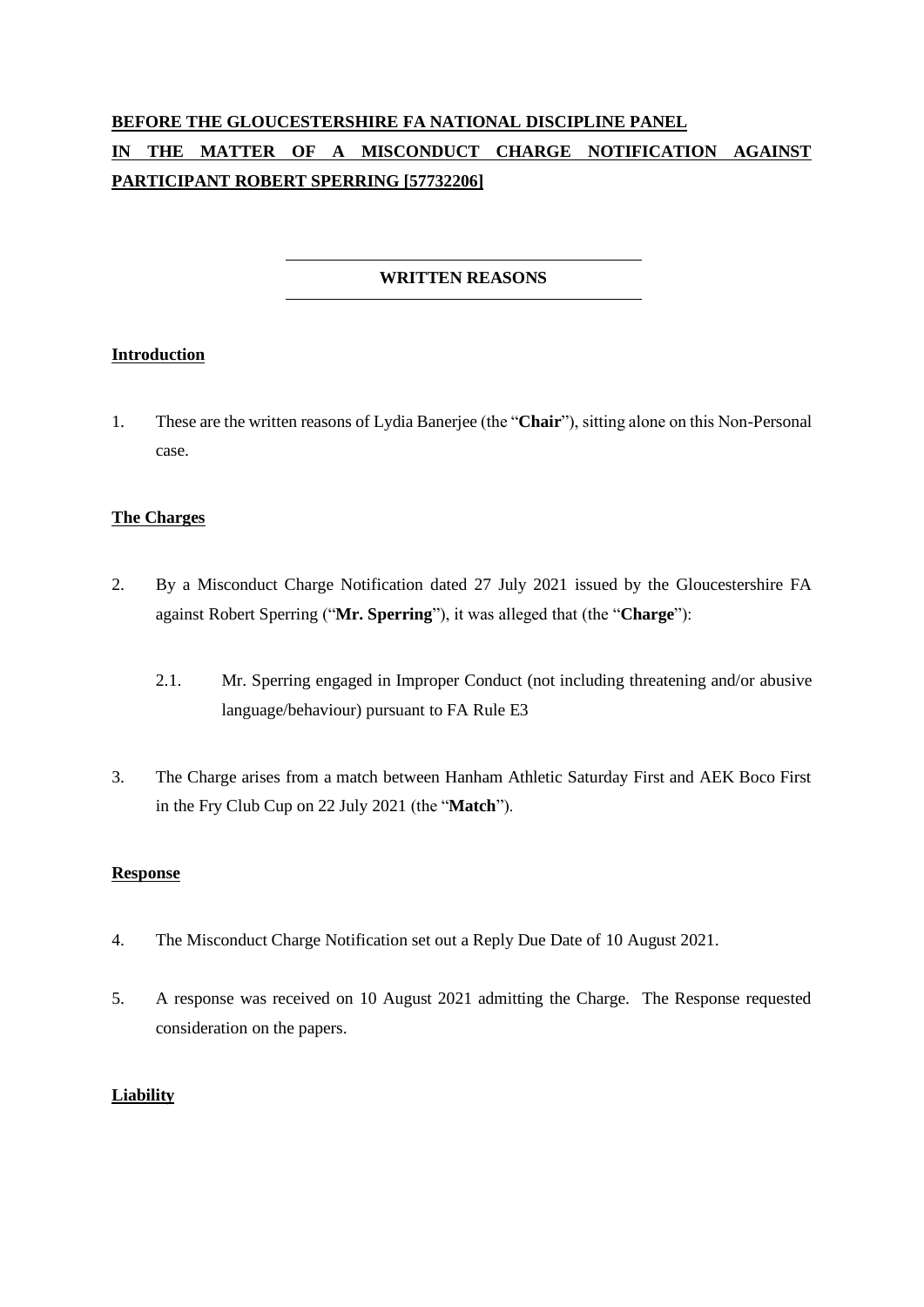- 6. For the issue of liability, the applicable standard of proof is the balance of probabilities; i.e. is it more likely than not that the Charge as alleged is proven to have taken place?
- 7. The Charge is admitted and made out from the details supplied by the Match Referee.

#### **Sanction**

- 8. I have had regard to the County FA Disciplinary Sanctions Guidelines, in force for the 2021/2022 season (**"the Guidelines"**).
- 9. The relevant sanction is a suspension from specified football activities for a period of up to 3 matches which may include a ground/venue ban and a fine of up to £40 fine.
- 10. I take into account the circumstances and seriousness of the incident in deciding whether to depart from the Guidelines. In so doing, I consider the following relevant aggravating and mitigating factors.
- 11. In terms of aggravating factors:
	- a. Mr. Sperring targeted the Match Referee
- 12. In terms of mitigating factors:
	- a. Mr. Sperring admitted the Charge; and
	- b. Mr. Sperring has no previous proven changes against him.
- 13. Overall, I consider a fine of £20 to be appropriate along with a Ground/Venue ban for 1 match.

### **Outcome**

- 14. For the reasons set out above:
	- a. The Charge against Mr. Sperring is found proven.
	- b. Mr. Sperring is to receive the following sanctions: